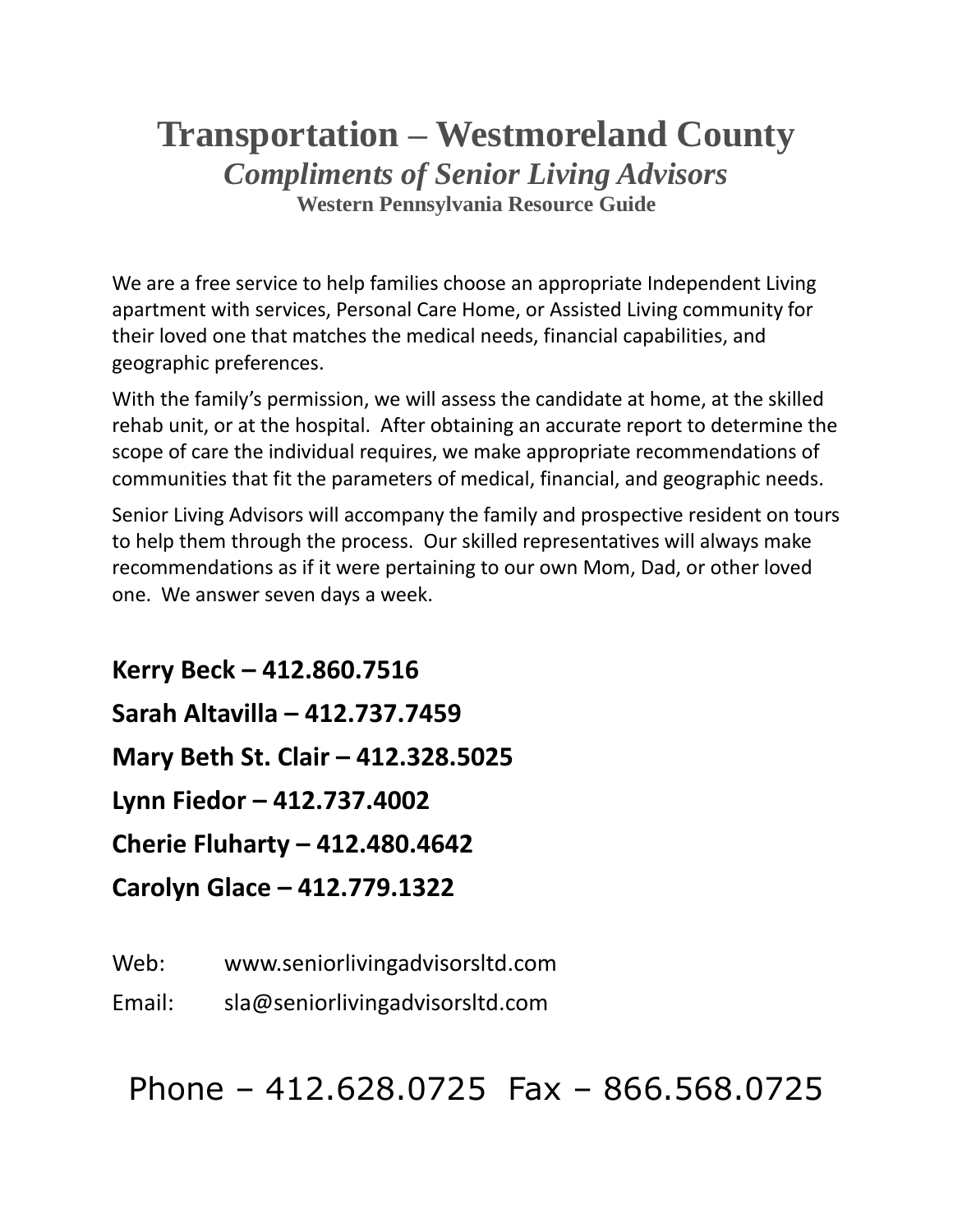# **Westmoreland County Agency on Aging - Transport**

#### **Medical Assistance Transportation Program (MATP)**

[HTTPS://vimeo.com/278704344](https://vimeo.com/278704344)

#### Eligibility

Westmoreland County residents with a valid Medical Assistance card. MATP is coordinated by Westmoreland Transit and funded by the PA Department of Human Services. Transportation is free to medical appointments, the pharmacy, and other MA-billable service destinations. To register and to schedule trips phone 1(800) 242-2706 or (724) 832-2706. Trips must be scheduled by 2:00PM two working days in advance. Rides are provided by bus, taxi, or wheelchair accessible van, depending on rider mobility. Mileage reimbursement may also be available.

#### **Priority Transportation**

Eligibility: Westmoreland County Residents age 65 and older.

The Priority Transportation Program is sponsored by the Westmoreland County Area Agency on Aging (AAA), and funded by the PA Dept. of Aging and Westmoreland County Board of Commissioners. Transportation is provided through, and in conjunction with, Westmoreland Transit's Shared-Ride program.

Priority Transportation complements the Shared-Ride program by helping to provide a total of a 95% discount for five types of "priority" destinations.

#### PRIORITY DESTINATIONS:

- 1. Medical Appointments not eligible for MATP transportation.
- 2. Your local Senior Center in Westmoreland County.
- 3. Senior Center based shopping
- 4. AAA Adult Day Care
- 5. AAA Vision Center

To register – Phone AAA office at (800) 442-8000 or (724) 830-4444. You will be asked some basic questions and a AAA ID card will be mailed to the rider. Riders must also register for Shared-Ride.

To schedule a trip call Westmoreland Transit at 1-800-242-2706

For riders age 65 and older, Shared-Ride pays for 85% of the fare for any destination, Priority Transportation pays for 10% of the fare for the five PRIORITY DESTINATIONS previously listed, and the rider pays 5% of the fare.

For riders age 60-64 (registered before February, 2012), Priority Transportation pays for 95% of the fare for the five Priority Destinations, and the rider pays the remaining 5% of the fare. An Escort Form is available for riders who cannot travel alone and who have an escort that must ride with them.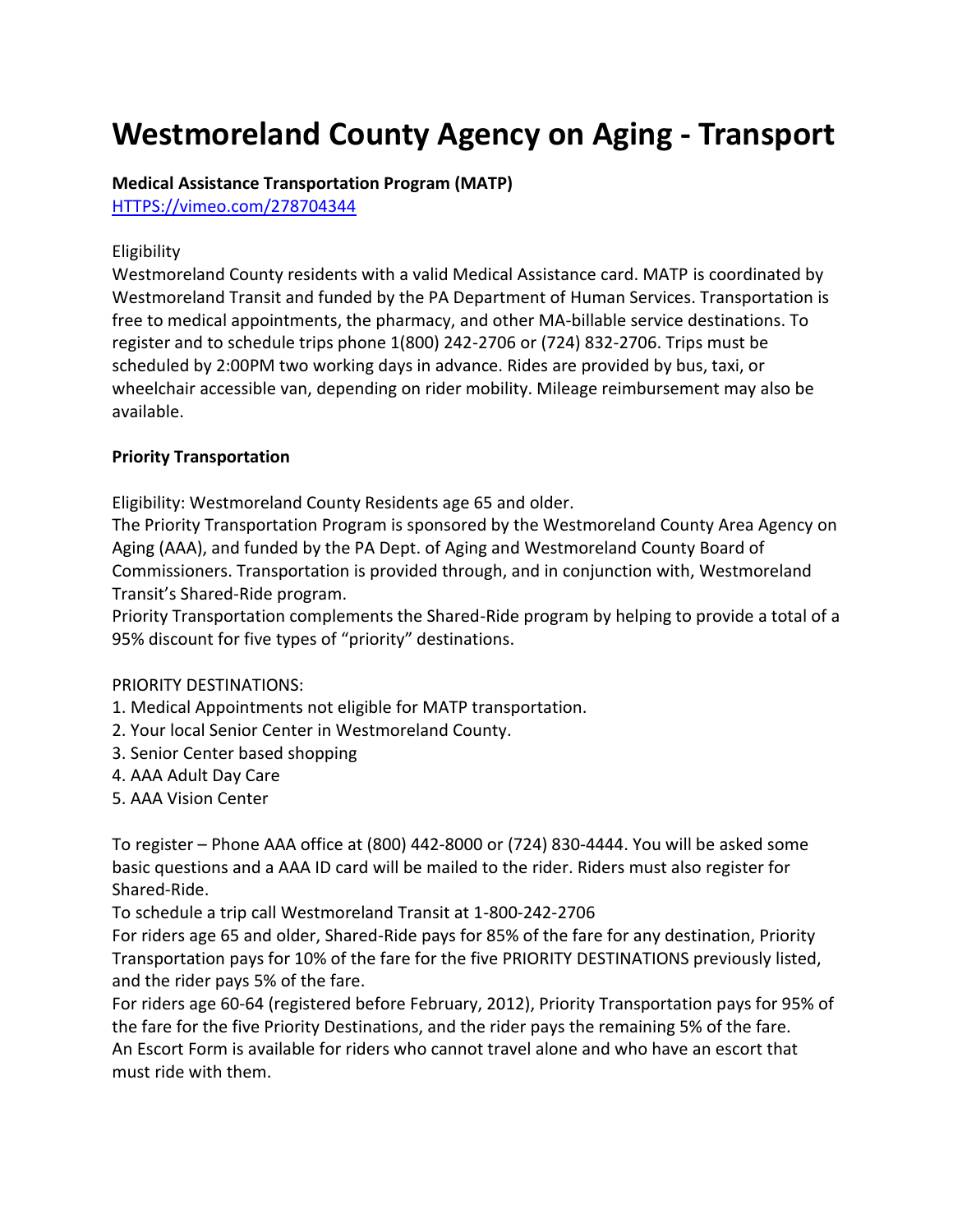#### **Senior Shared-Ride Transportation Program**

The Senior Shared-Ride Transportation Program is funded through PennDOT. The goal of this program is to provide a reduced fare shared-ride service for persons age 65 and older living in Westmoreland County.

#### Eligibility:

Age 65 and older. Riders must complete an application with Westmoreland Transit, and proof of date-of-birth is required. Acceptable proof includes a Driver's License, PA Identification Card, Birth Certificate, Baptismal Certificate, Passport, Military Discharge Papers, or PACE Prescription Card. Westmoreland Transit is also known as the Westmoreland County Transit Authority or WCTA, and it is located at 41 Bell Way, Greensburg, approximately one block west of the Courthouse. Once registered, your ID card can be used for discounted taxi and wheelchair accessible vehicle transportation. Your ID card can also be used for free transportation on most public bus services including Westmoreland Transit, Mid-Mon Valley Transit Authority, Allegheny County Port Authority, and many others.

Scheduling trips: Call 1-800-242-2706 Westmoreland Transit's regular office hours are Monday thru Friday, 8:00 AM to 4:00 PM. You may call up to two weeks in advance to schedule a ride. The latest that you may call to schedule a ride for the next day is one day in advance before 4:00 PM, and Monday trips must be arranged by no later than Friday.

#### Days & Hours of Transportation Services:

Monday – Friday: 6:00 AM to 9:00 PM Saturday's: 7:00 AM to 7:00 PM.

#### **Senior Free Transit Program**

Offers a free bus pass for riders 65 and older

# **Reduced Fare Transit Program for persons with disabilities**

Under age 65. Call 1(800) 221-9282 for an application.

# **Americans with Disabilities (ADA) Complementary Paratransit**

For residents whose disabilities prevent them from riding a local public bus. Call 1(800) 242- 2706.

# **Persons with Disabilities (PwD) Program for disabled residents**

Age 18-64 in areas with no local bus service. ADA and PwD provide a taxi or wheelchair accessible van. Call 1(800) 242-2706.

# **DAV Van Service to Pittsburgh**

2 N. Main Street, Suite 502 Greensburg, PA 15601 (724) 830 3530 Free transportation offered to Veterans by SWPA Area on Aging